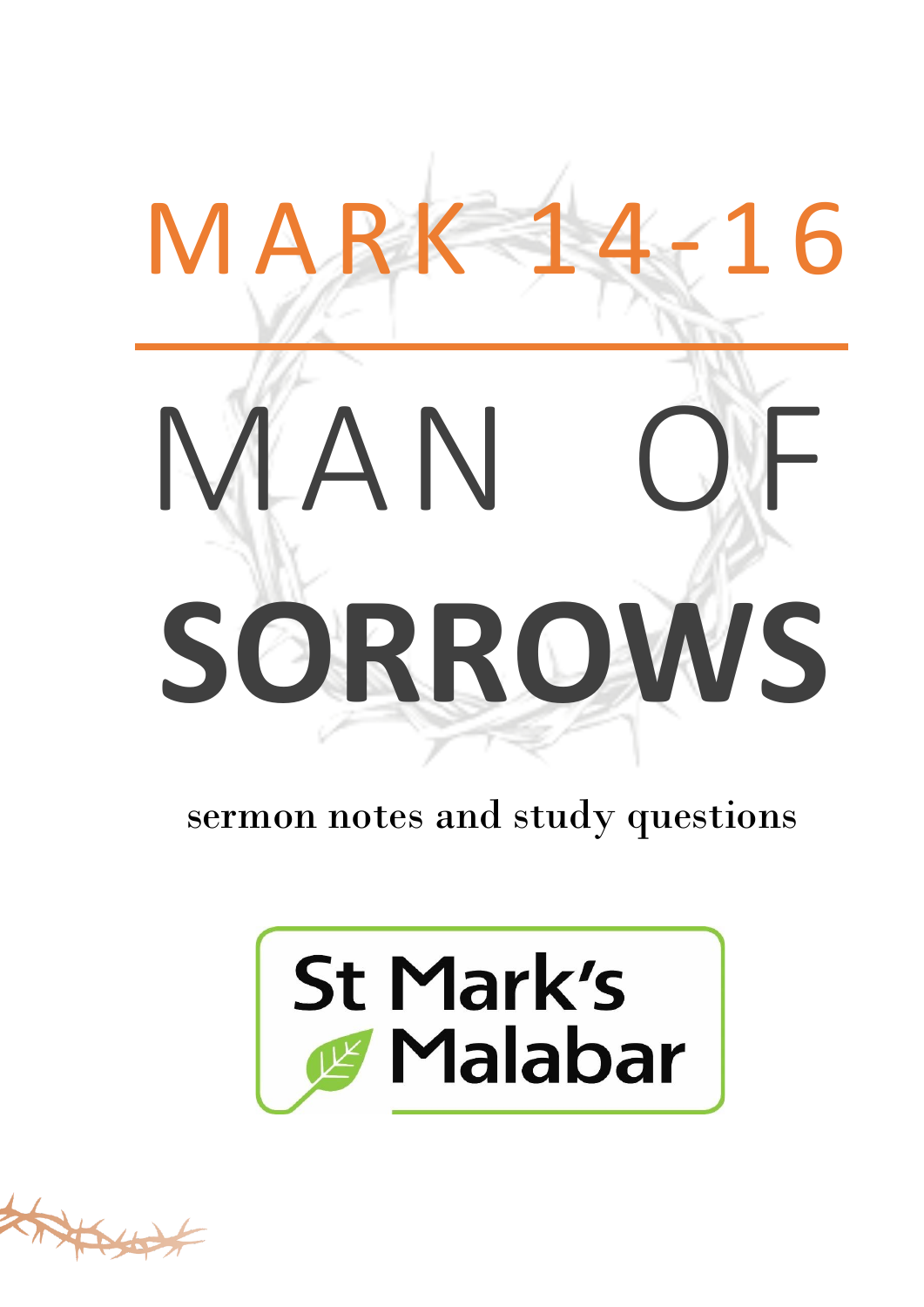#### Mark 14:1-11 | ANOINTED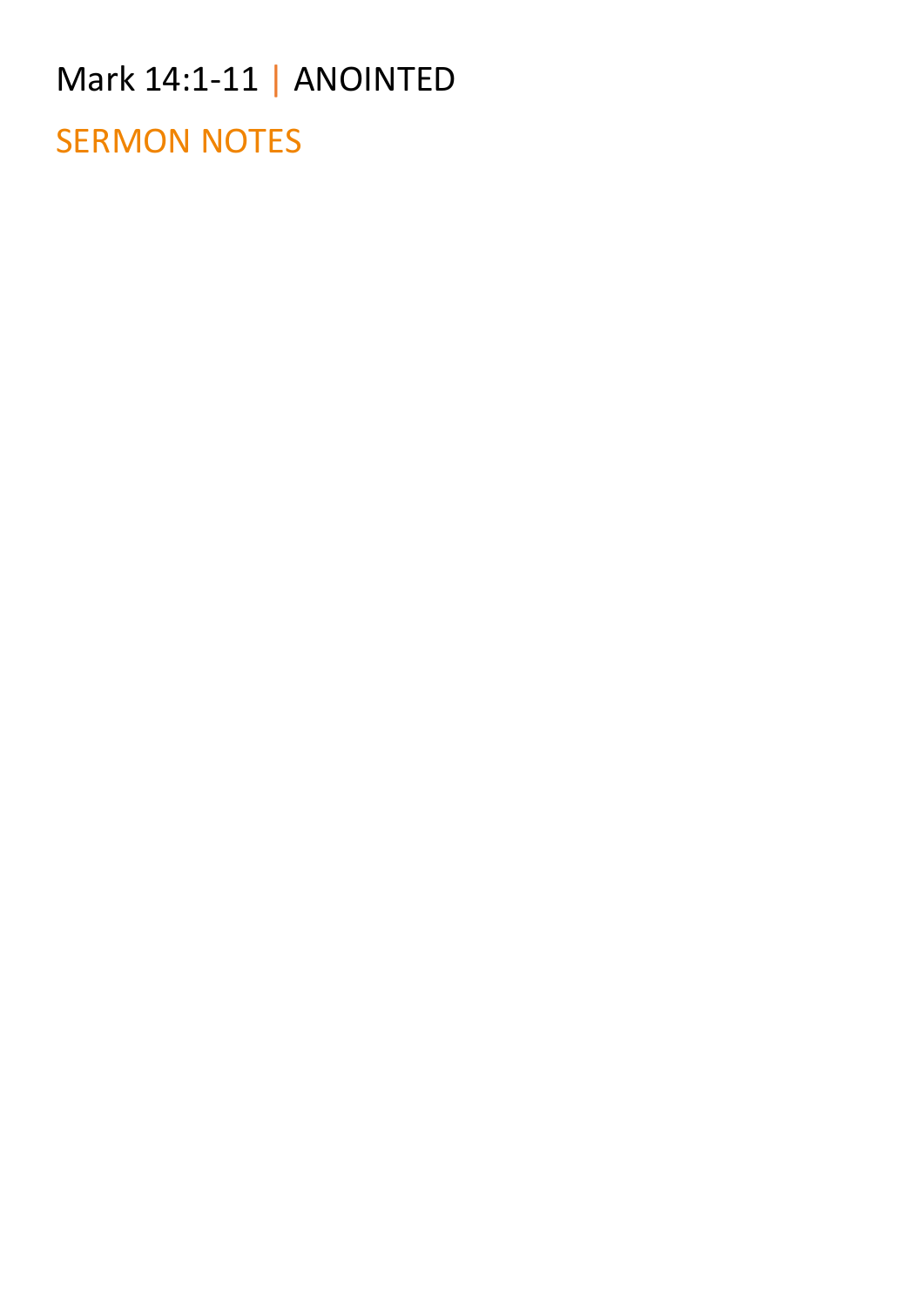**Mark 14:9** '… wherever the gospel is preached throughout the world, what she has done will also be told in memory of her.'

1. How can we honour Jesus?

2. Read Luke 14:1-11. Jesus calls the woman's actions 'beautiful' while others are indignant. How do you account for the different interpretations of the woman's actions?

- 3. How does the woman's actions here compare to Mark 16:1? What prohibited them from anointing Jesus' body?
- 4. How does this passage recall Jesus' prediction in Mark 10:33-34?
- 5. How does Jesus' treatment of the woman compare to those who rebuked her?
- 6. How is vs 9 fulfilled?
- 7. Why would Jesus want her memory to be maintained?
- 8. What sort of 'gospel' would include a memory of this woman?
- 9. How do you identify with this story?
- 10. How does 'beauty' conflict with 'economic rationalism'?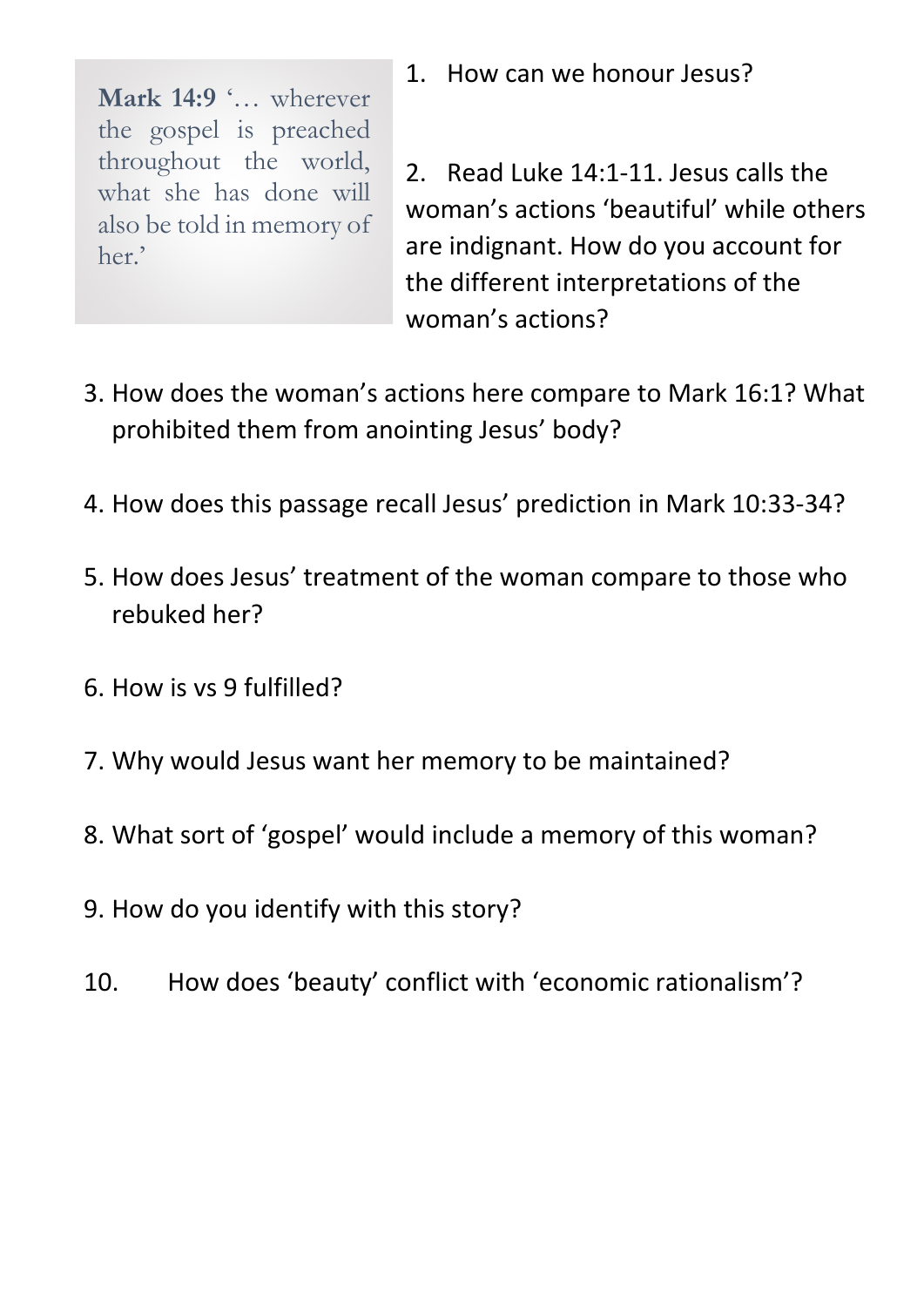#### Mark 14:12-31 | BLEEDING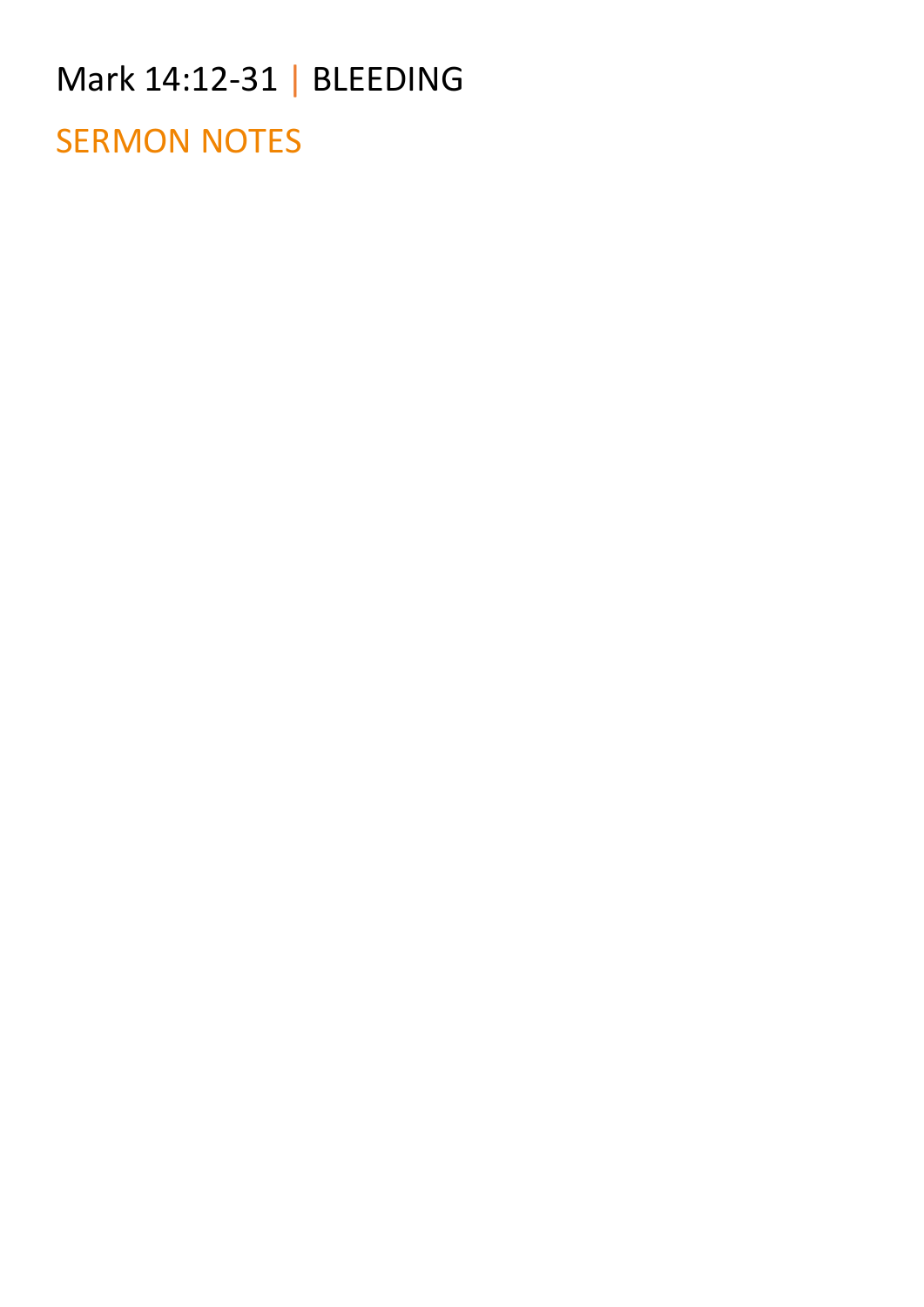**Mark 14:24** 'This is the blood of the covenant, which is poured out for many."

1. What are some significant occasions where you might share a meal with others?

2. What is the Passover about? (Exodus 12)

3. Read Mark 14:12-31. At mealtime, what news did Jesus reveal to His disciples? (Mark 14:18)

4. How do the disciples respond?

5. How does Jesus reinterpret the Passover meal?

6. What will Jesus' death accomplish?

7. What do you make of Peter's protestations? What does it reveal about Peter?

8. Have you ever disowned or abandoned Jesus? How did it make you feel?

9. Where is forgiveness and restoration to be found?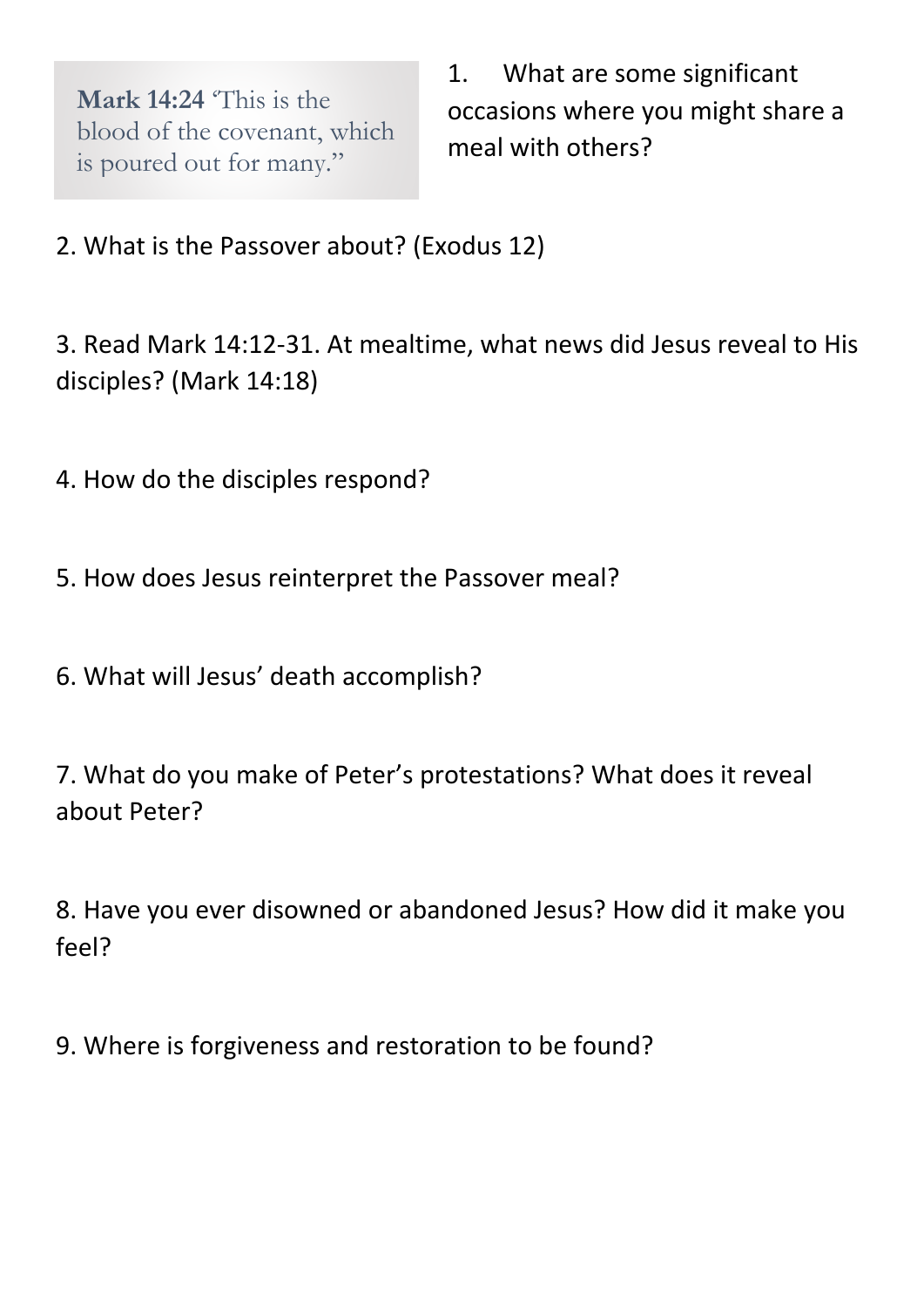## Mark 14:32-42 | DISTRESSED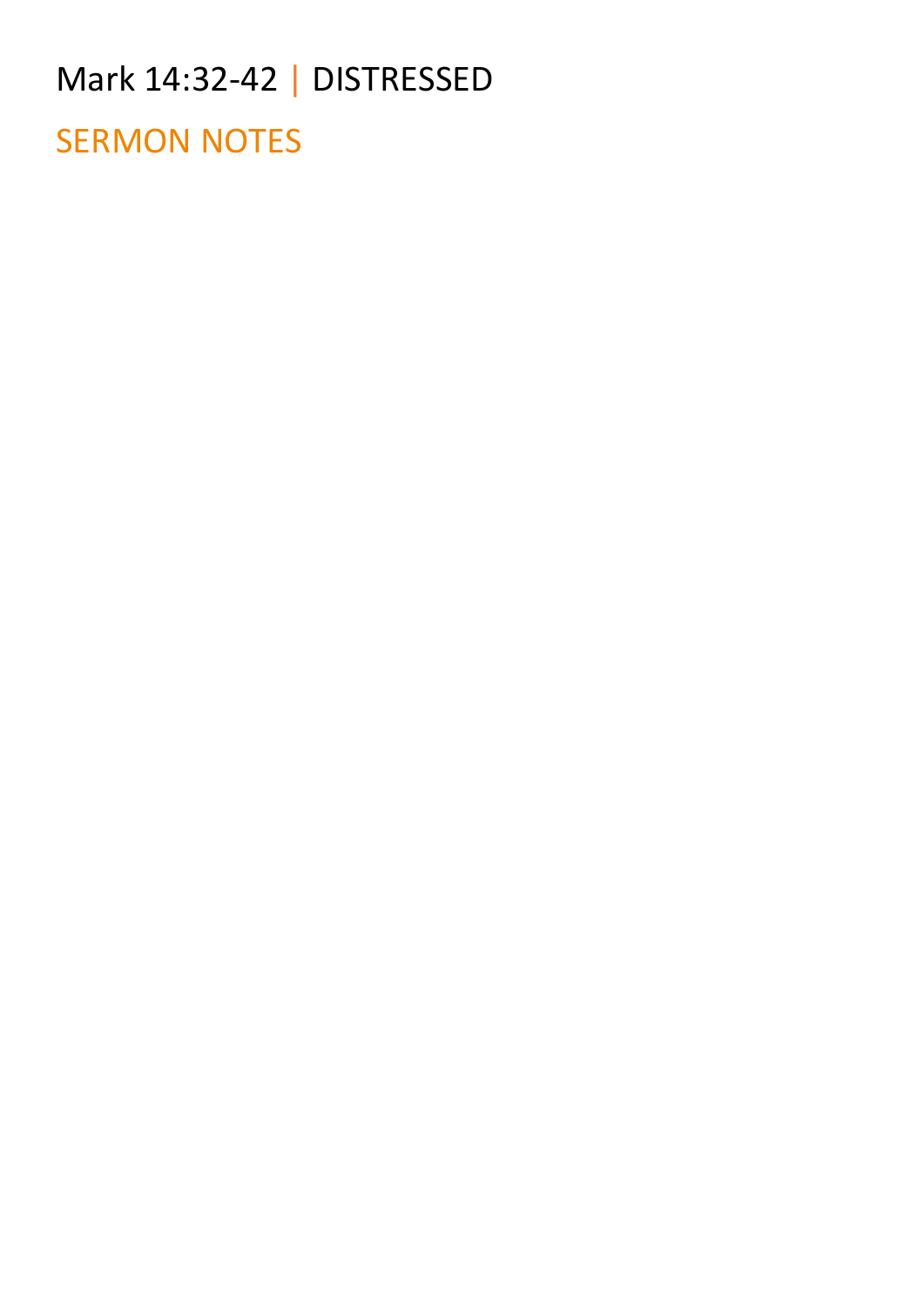**Mark 14:36** 'Abba, Father, everything is possible for you. Take this cup from me. Yet not what I will, but what you will.'

1. How do you deal with struggles in life?

2. Read Mark 4:32-42. What inner turmoil was Jesus experiencing?

3. What was Jesus wrestling with in prayer? (for the "cup", see Jeremiah 25:15-17)

4. What does Jesus' prayer reveal about the cost of our redemption?

- 5. What did Jesus command his disciples to watch for?
- 6. What do you think about their response to Jesus' command?
- 7. What did the arrival of the betrayer (Judas) indicate?
- 9. How does Jesus model prayer in the struggle with temptation?

10. In moments of trials and temptations, how might our prayers be different to Jesus? How can we grow to be more Christlike in prayer?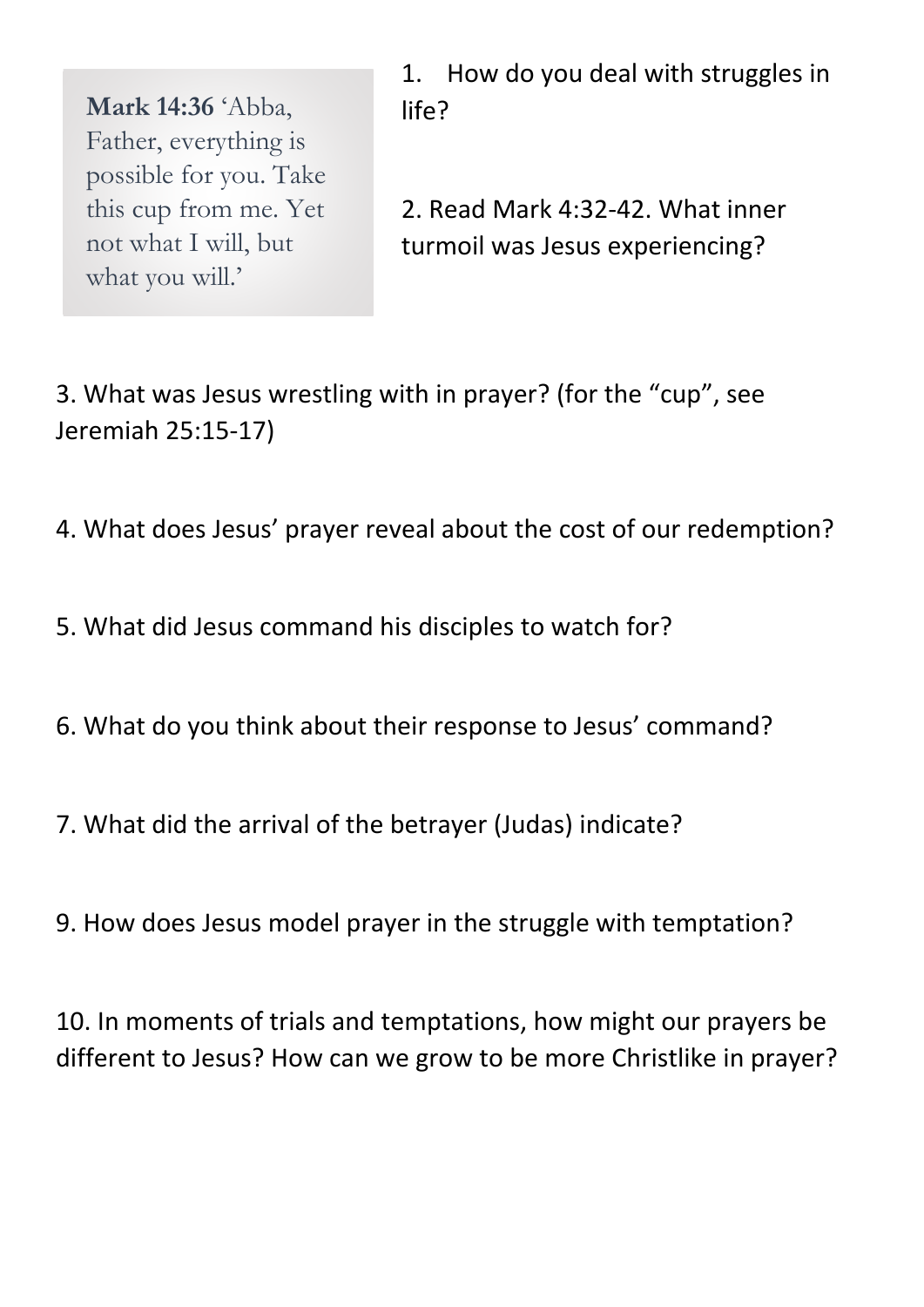### Mark 14:43-52 | BETRAYED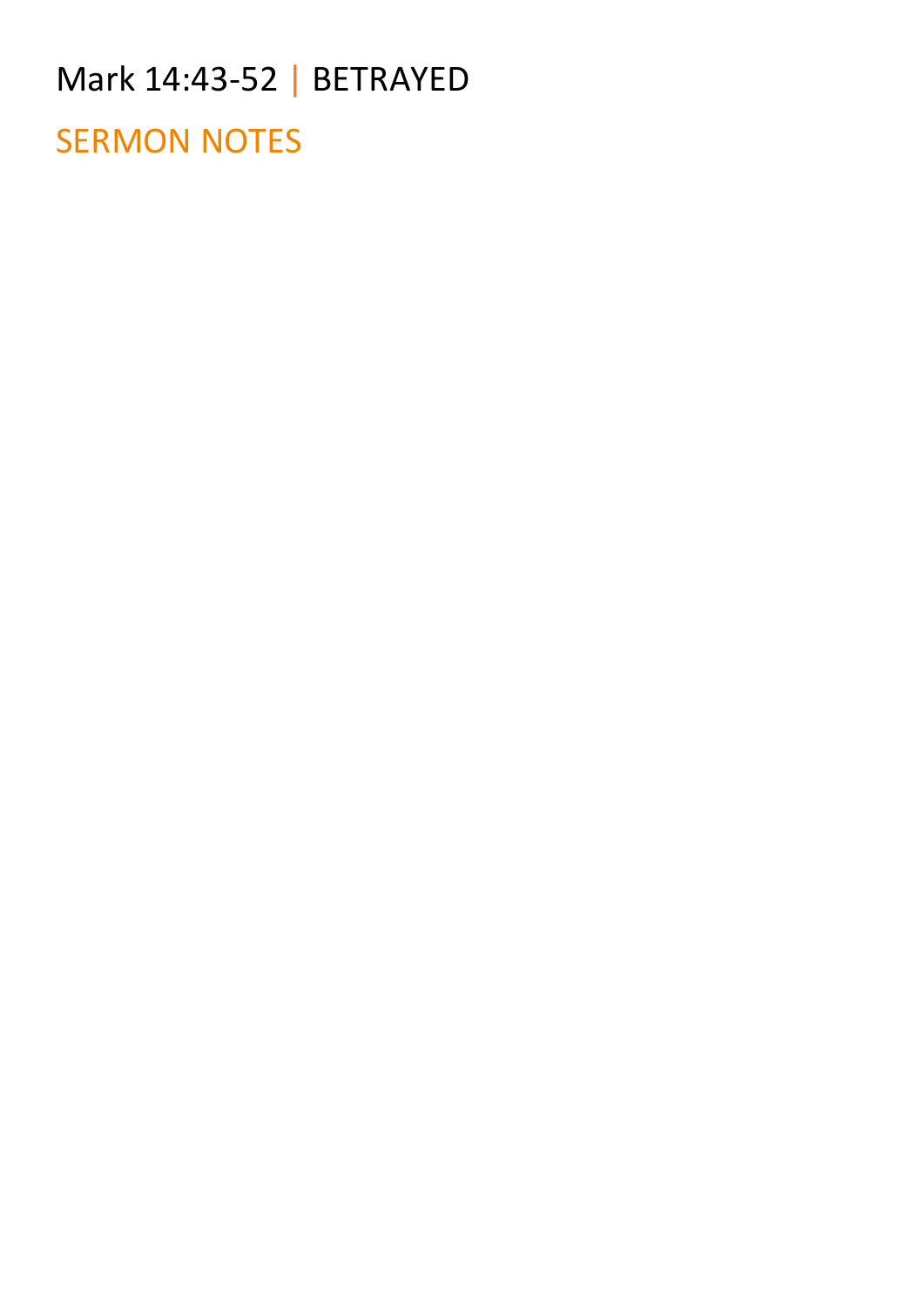**Mark 14:50** 'Then everyone deserted him and fled.'

1. Describe the pain of betrayal?

2. Read Mark 14:43-52. How does this fulfil Jesus' prediction in Mark 14:18?

- 3. Read Psalm 41:9. How does this passage foretell the events of Jesus' betrayal?
- 4. What did the arresting party fail to understand?
- 5. How is Mark 14:50 a fulfilment of Psalm 88:18?
- 6. Why was it important that Jesus be betrayed and abandoned?
- 7. Read Acts 1:18. What happened to Judas?
- 8. How is this passage befitting the Man of Sorrows?
- 9. How valuable is friendship? How painful is it when lost?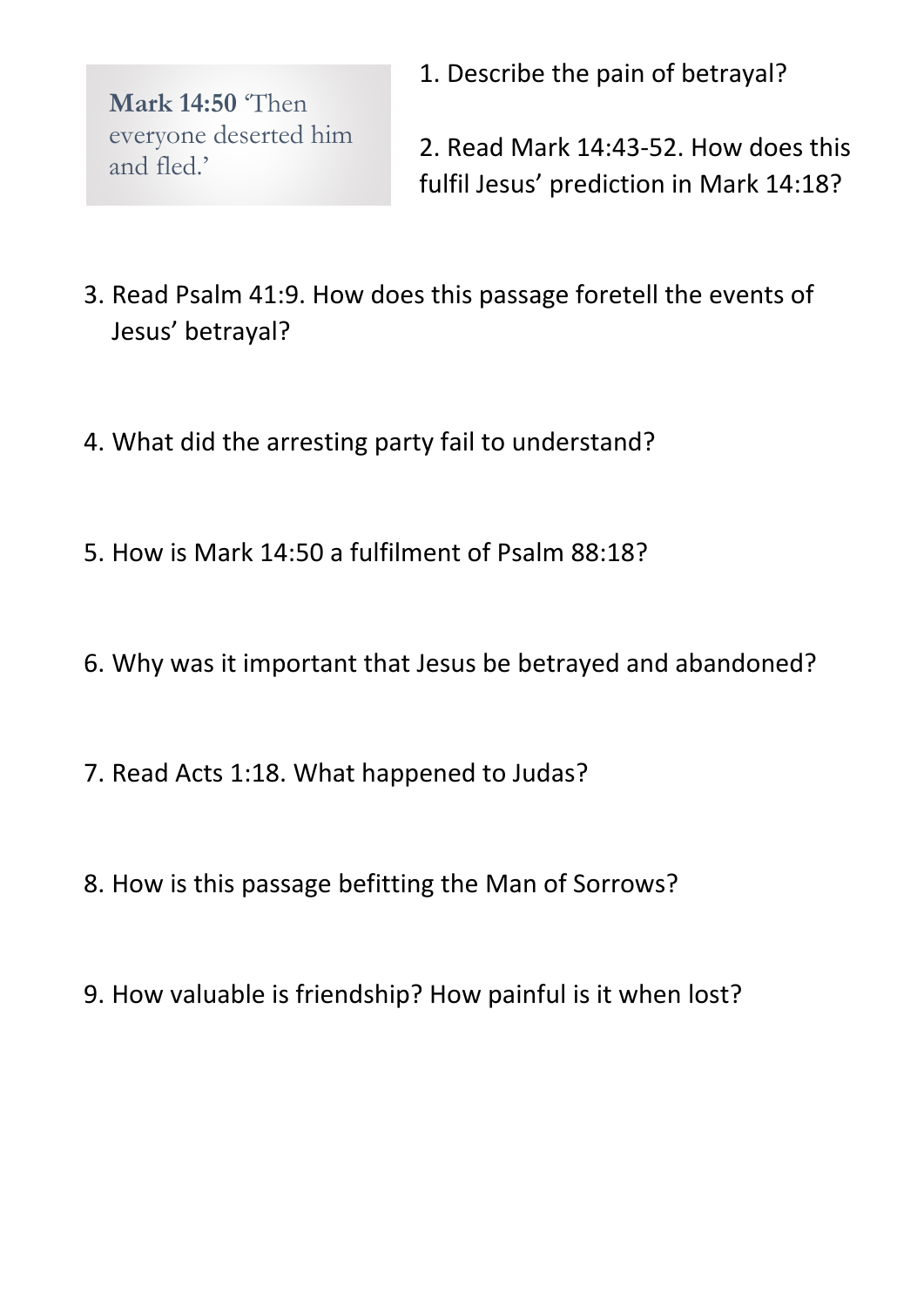#### Mark 14:53-65 | CONDEMNED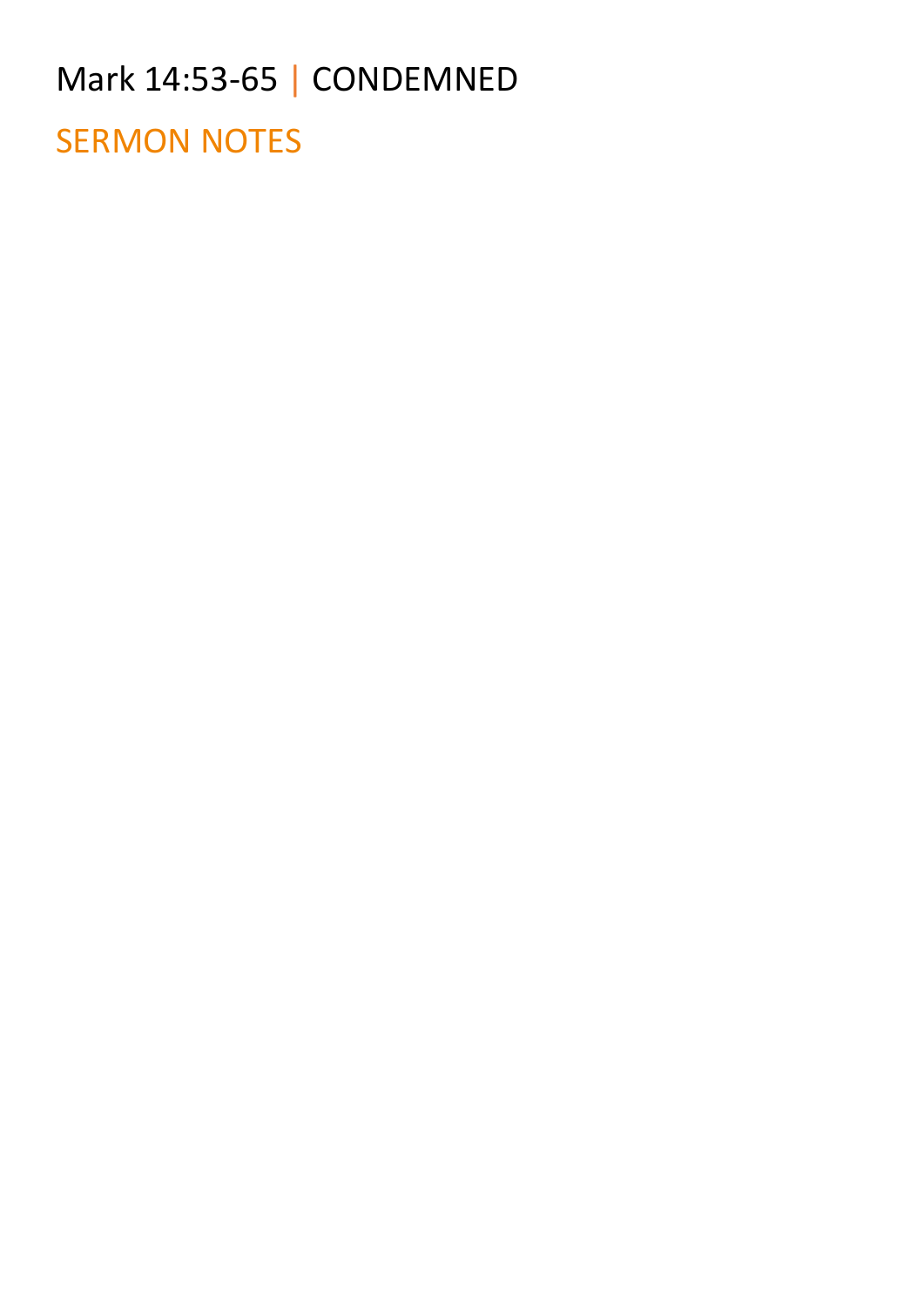**Mark 14:61** 'But Jesus remained silent and gave no answer. Again the high priest asked him, "Are you the Messiah, the Son of the Blessed One?" "I am," said Jesus. "And you will see the Son of Man sitting at the right hand of the Mighty One and coming on the clouds of heaven."'

1. Read Mark 14:53-65. Who comes together for Jesus' trial? Where else in Mark have these people been mentioned together before? (Mark 8:31– 32; 10:32–34) Since Mark has shared some information with us already, how should we be thinking of the trial and its outcome?

2. From v55–59, what does Mark want us to know about:

• the chief priests, elders, teachers of the law? • Jesus?

3. Previously in Mark, Jesus has tried to hide who he really is (eg. Mark 1:24–25; 8:29–30), yet in v62 he speaks very openly. What do you think is different about *this* part of Mark compared to previously?

4. Jesus calls himself "the Son of Man" (v62; elsewhere in Mark), which is a reference to Daniel 7. Read Daniel 7:13–14:

- What is significant about this "Son of Man"?
- What is *wrong* about this picture, if the Son of Man is *only* a human?
- Looking back to Mark 14 what is Jesus claiming about himself? (note the High Priest's reaction)

5. Mark opens his Gospel with the words: "The beginning of the good news about Jesus the Messiah, the Son of God." (Mark 1:1, NIV) The unjust condemnation of an innocent man is hardly good news! How is Jesus' trial part of the "good news"?

6. Given what we know of who Jesus is from Mark so far – his clear power and authority over sickness, the demonic, even death! – why do you think Jesus lets himself be condemned here?

7. How should the answer to Q5 + 6 impact the way you live and relate to others?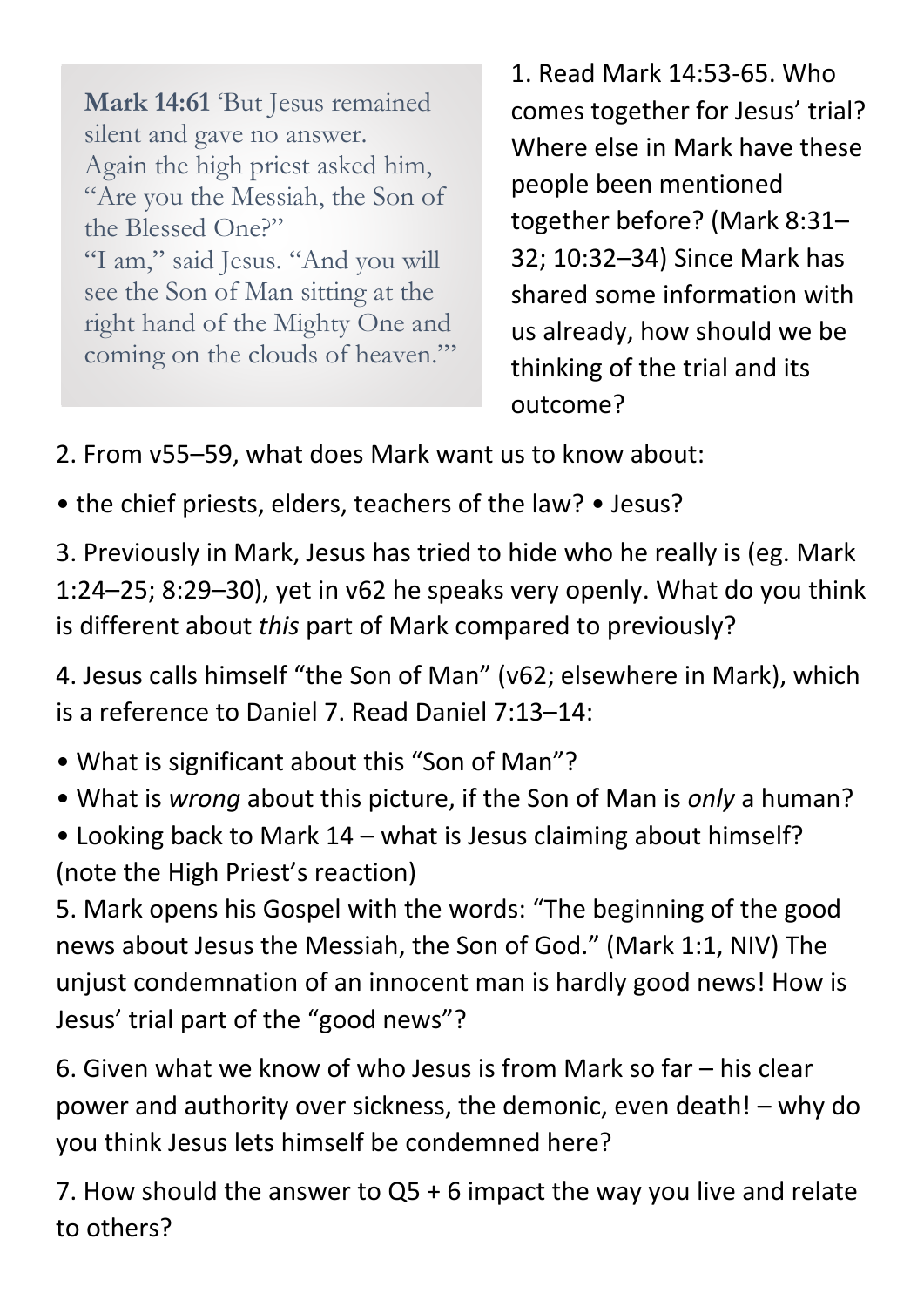#### Mark 14:66-72 | FORSAKEN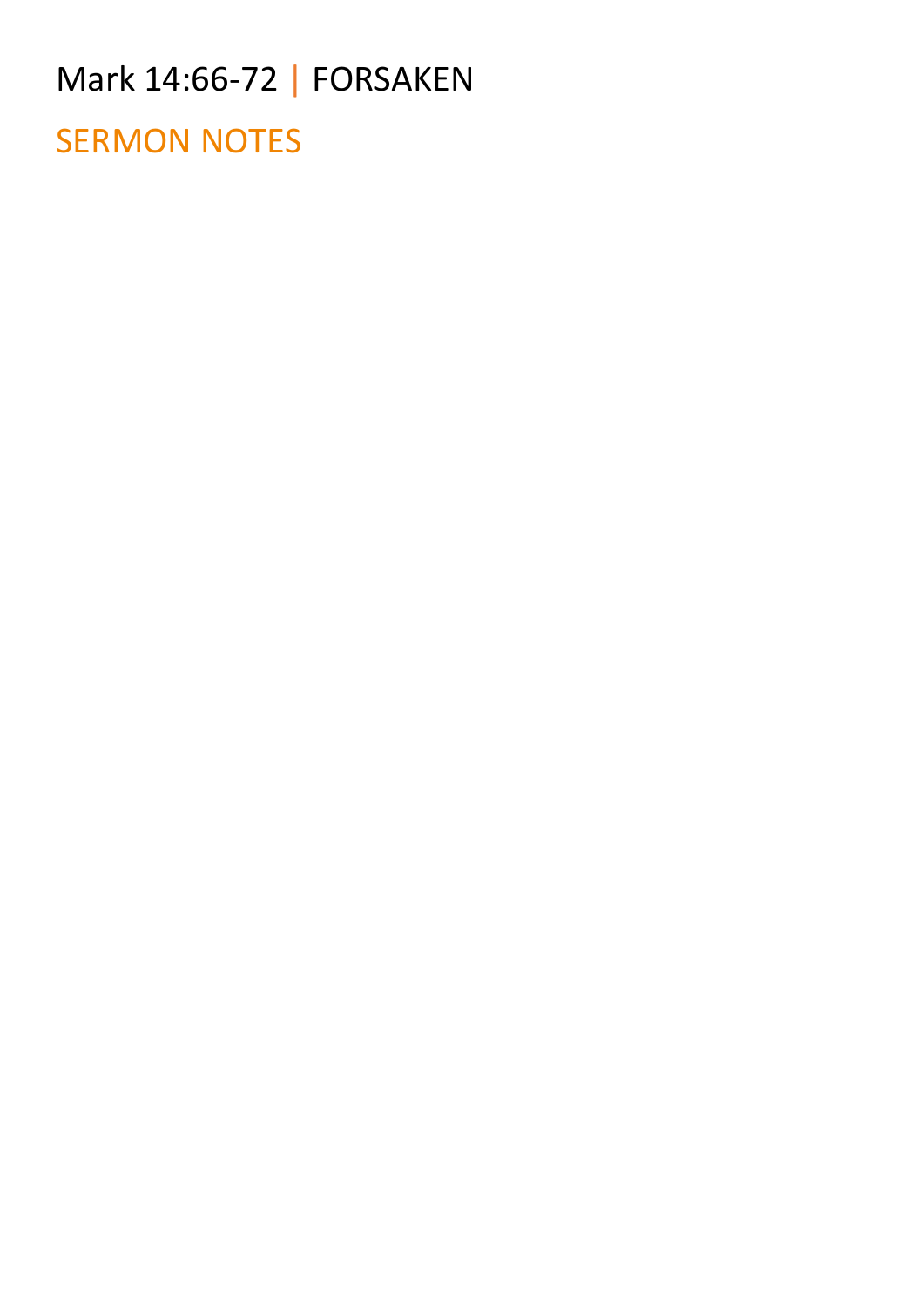**Mark 14:72** 'Immediately the rooster crowed the second time. Then Peter remembered the word Jesus had spoken to him: "Before the rooster crows twice you will disown me three times." And he broke down and cried.'

1. Have you ever let anyone down? Has anyone ever let you down?

2. Read Mark 14:66-72. What is so sad about this passage?

- 3. Read Mark 14:27-31. How does this provide a sobering background to vs 66 ff?
- 4. Compare Peter's denial at vs 68-71. How does the content and the tone of his denial change?
- 5. Why would Peter deny being with Jesus?
- 6. 'Jesus suffered much before a nail was driven into his hand.' Explain this in light of this story.
- 7. Read vs 72. What impact did the rooster crow have on Peter?
- 8. Compare this event to Peter's response to the Sanhedrin in Acts 4:8-10. How has he changed? Why?
- 9. Read Mark 8:38. How is this a sober warning? What would cause a person to 'be ashamed' of Jesus?
- 10. Have you ever failed to speak up for Jesus?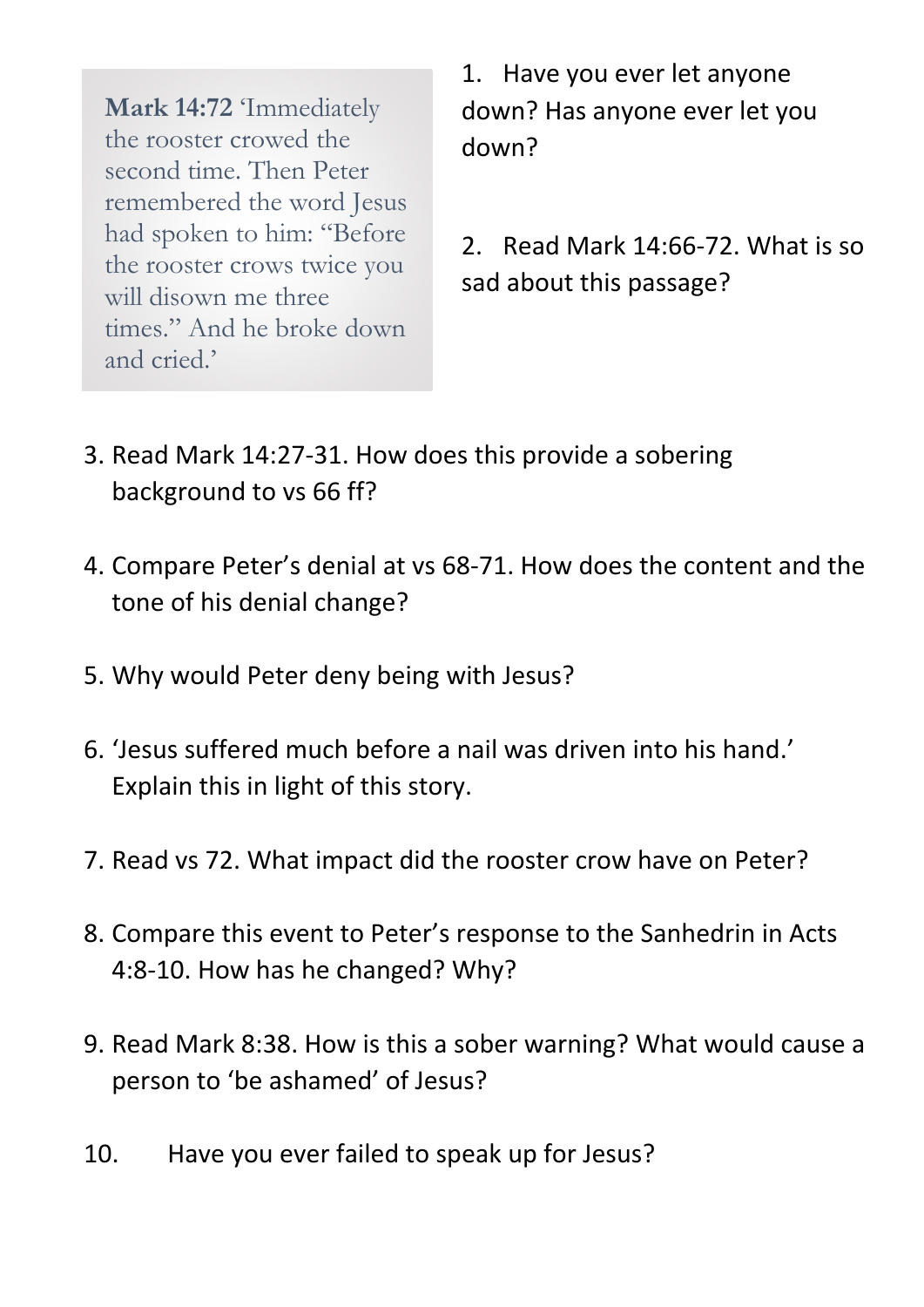#### Mark 15:1-15 | TURNED OVER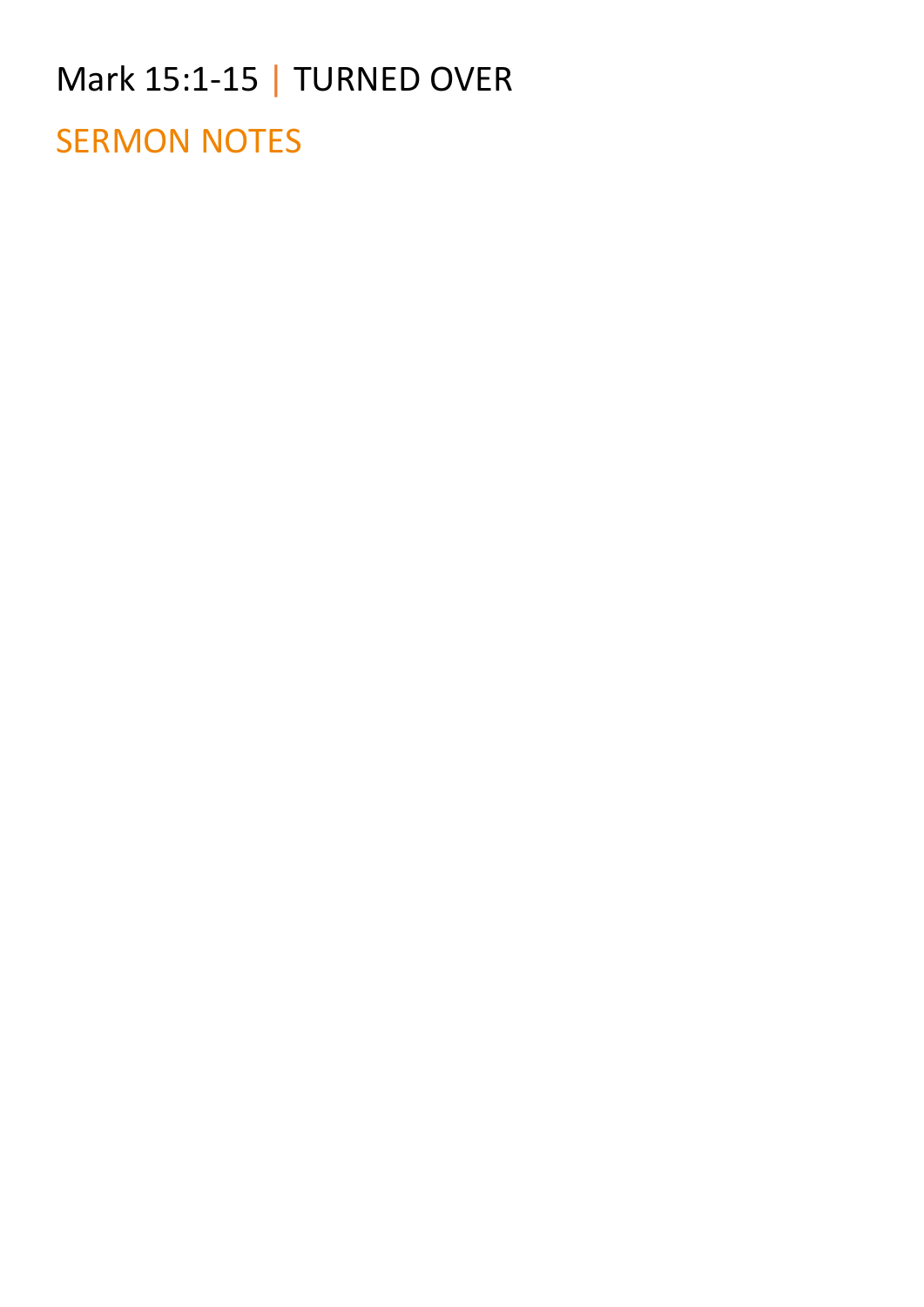**Mark 15:15** Wanting to satisfy the crowd, Pilate released Barabbas to them. He had Jesus flogged and handed him over to be crucified.'

1. Have you ever had to defend yourself?

2. Read Mark 15:1-15. Describe the significance and roles of the following:-

- a. Chief priests …
- b. Pilate …
- c. Jesus …
- d. Barabbas …
- e. The crowd …
- 3. Read Isaiah 53:7. Why is it important that prophesy like this one be fulfilled?
- 4. How would Jesus' silence be interpreted by Pilate? How is it interpreted by the Scriptures?
- 5. What role did politics play in this scenario?
- 6. Is Pilate satisfied with the verdict?
- 7. This is the pivotal moment where it is decided that Jesus be crucified. What is the evidence of an unfair trial?
- 8. How can you relate to Barabbas?
- 9. Which songs best express Jesus' death as a substitute?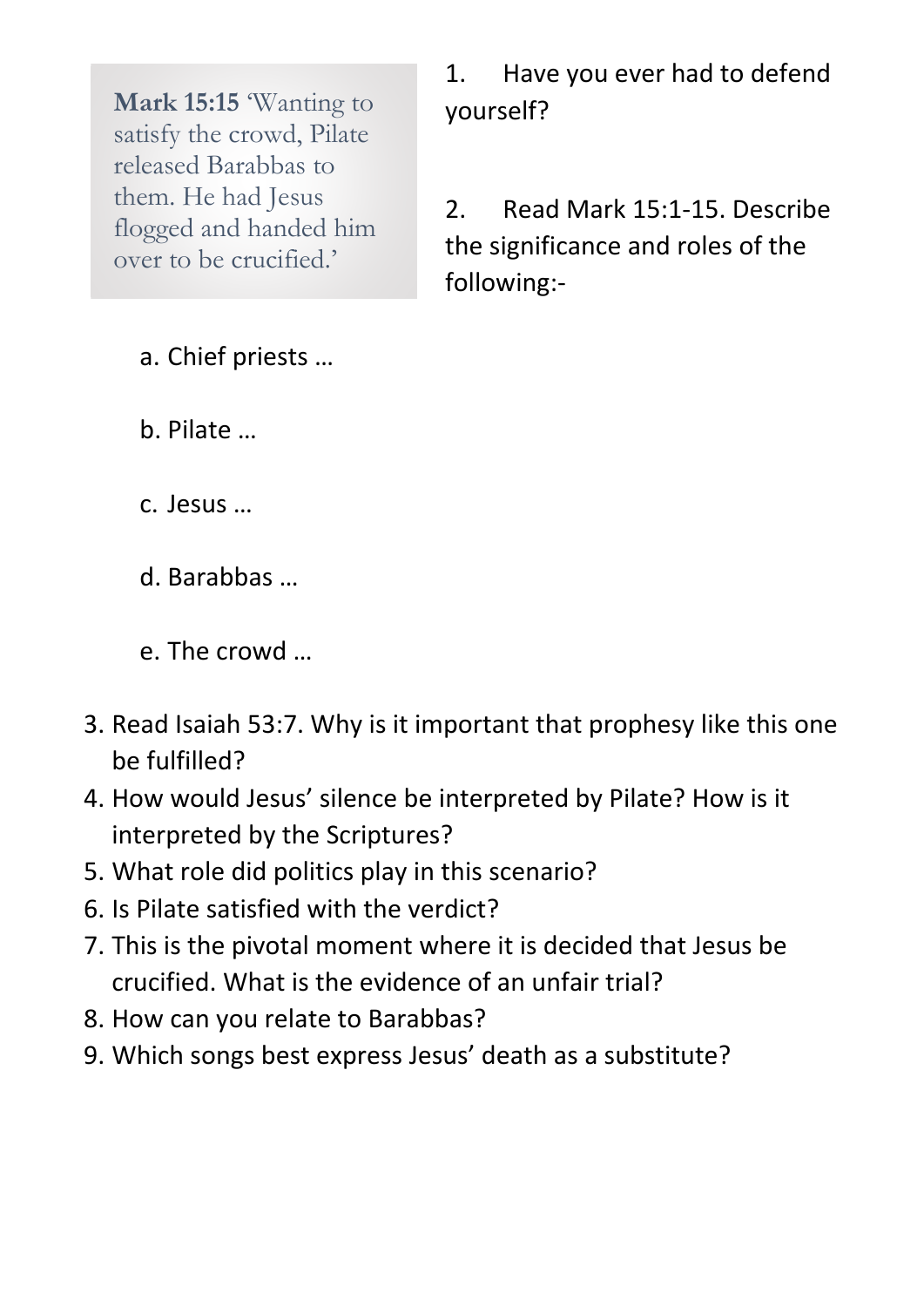# Mark 15:16-32 | MOCKED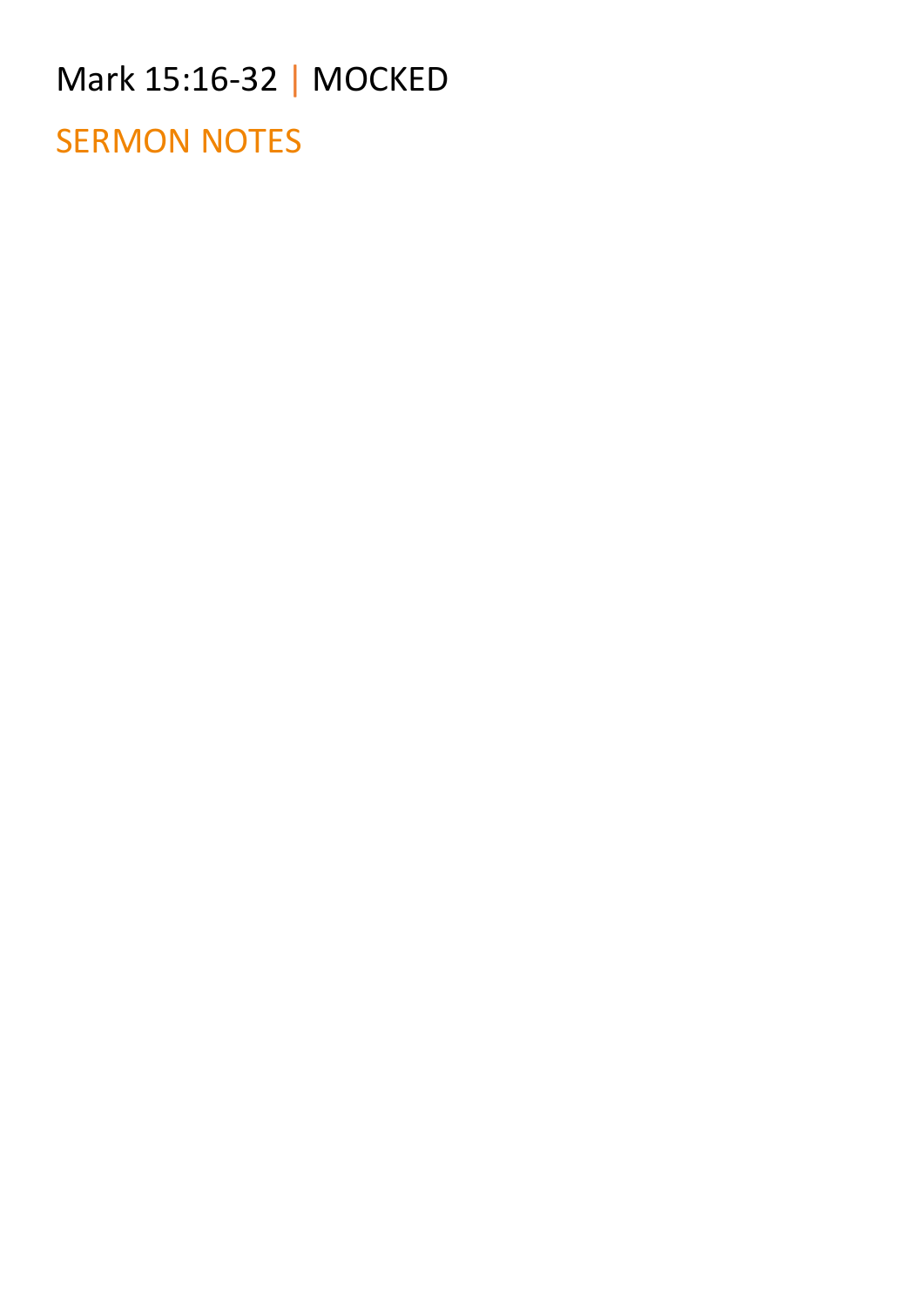**Mark 15:32** 'Those crucified with him also heaped insults on him.'

1. Discuss this statement: "Jesus was crucified because of a misunderstanding."

2. Read Mark 15:16-32. What did the soldiers' actions reveal about who they think Jesus is?

3. Is Simon from Cyrene cast as a model disciple? (See also Mark 8:34) Why or why not?

4. Why would Jesus need someone to carry the cross, yet choose not to take the wine mixed with myrrh offered to him? (v23)

5. How accurate was the charge made against Jesus? (v26)

6. What is the significance of Jesus being crucified with two rebels beside him? (v27 and 32) Who's place did Jesus take? (See also Isaiah 53:12 and 1 Peter 3:18)

7. Is it possible for Jesus to save others and save himself?

8. What was the barrier stopping the religious leaders from believing that Jesus is the Messiah? Do you agree with their assessment? (v32)

9. What does it mean to you personally that Jesus did not save Himself?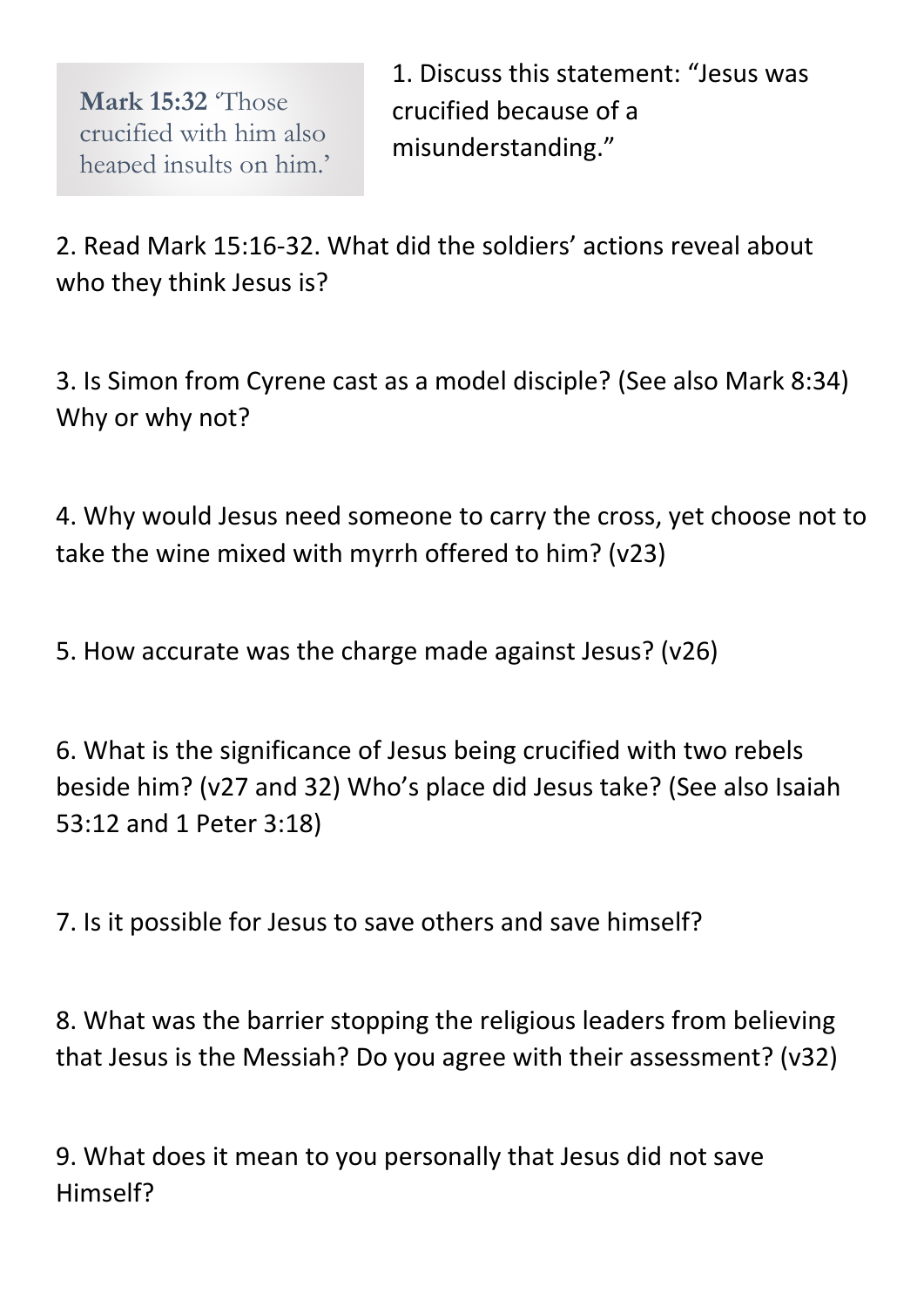#### Mark 11:1-11 | HAILED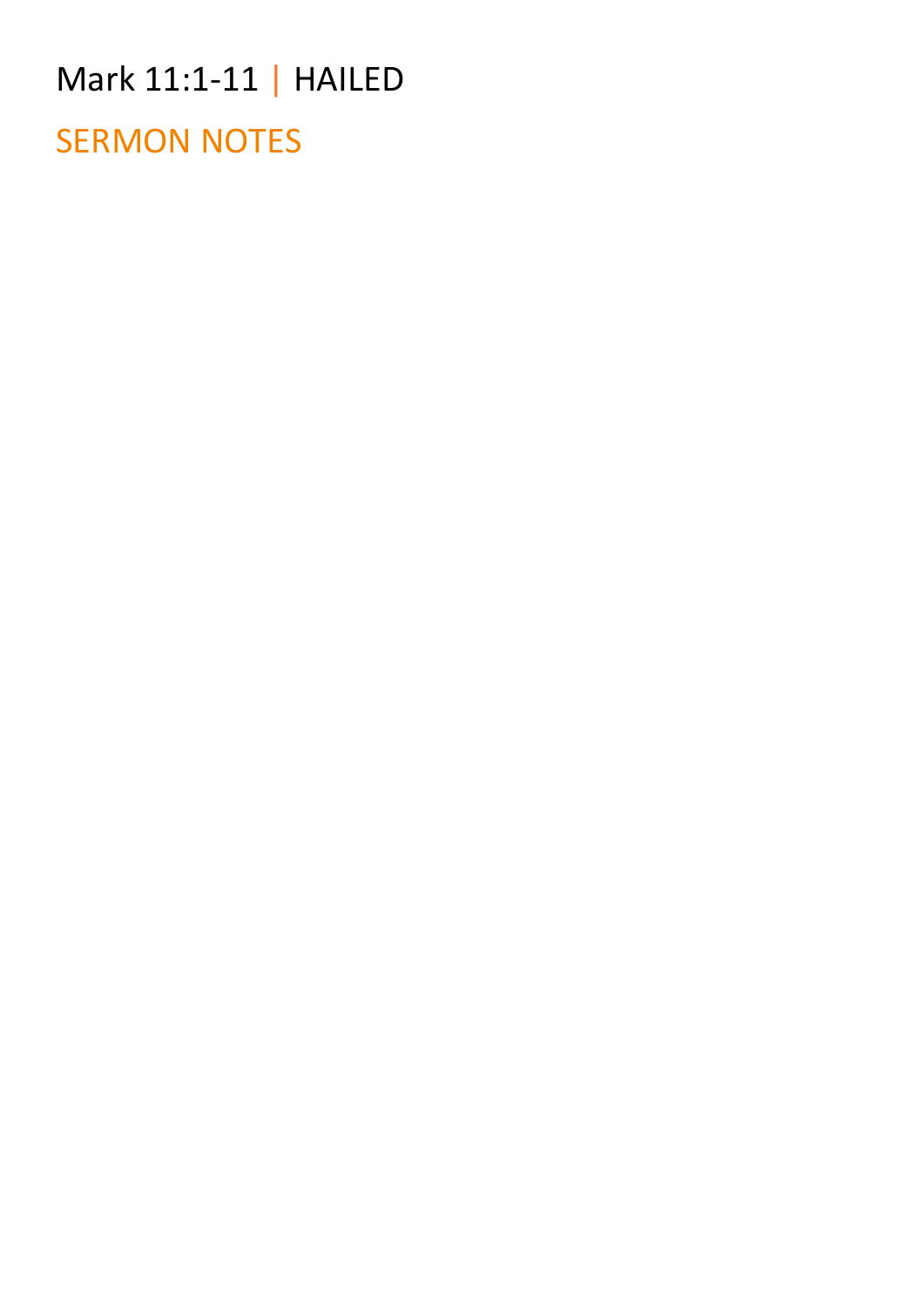**Mark 11:11** 'Hosanna! Blessed is he who comes in the name of the Lord! Blessed is the coming kingdom of our father David! Hosanna in the highest heaven!'

1. Have your expectations ever been dashed?"

2. Read Mark 11:1-11. How is this an unexpected way for the king to arrive?

- 3. What is the crowd's expectation of Jesus? How was he different to the kings before him?
- 4. Read Psalm 118:25-29. Why is the 'altar' a surprising destination for 'he who comes in the name of the LORD'? What is he expected to do there?
- 5. Read Zechariah 9:9-13. What will this king do?
- 6. How does this crowd compare to the ones who cry, 'crucify him!' in Mark 15:13?
- 7. Why would Jesus enter the temple courts?
- 8. What did Jesus predict would happen in Jerusalem? (Mark 10:33-34)
- 9. In context to this passage, what does it mean to ask Jesus to, 'Save!'?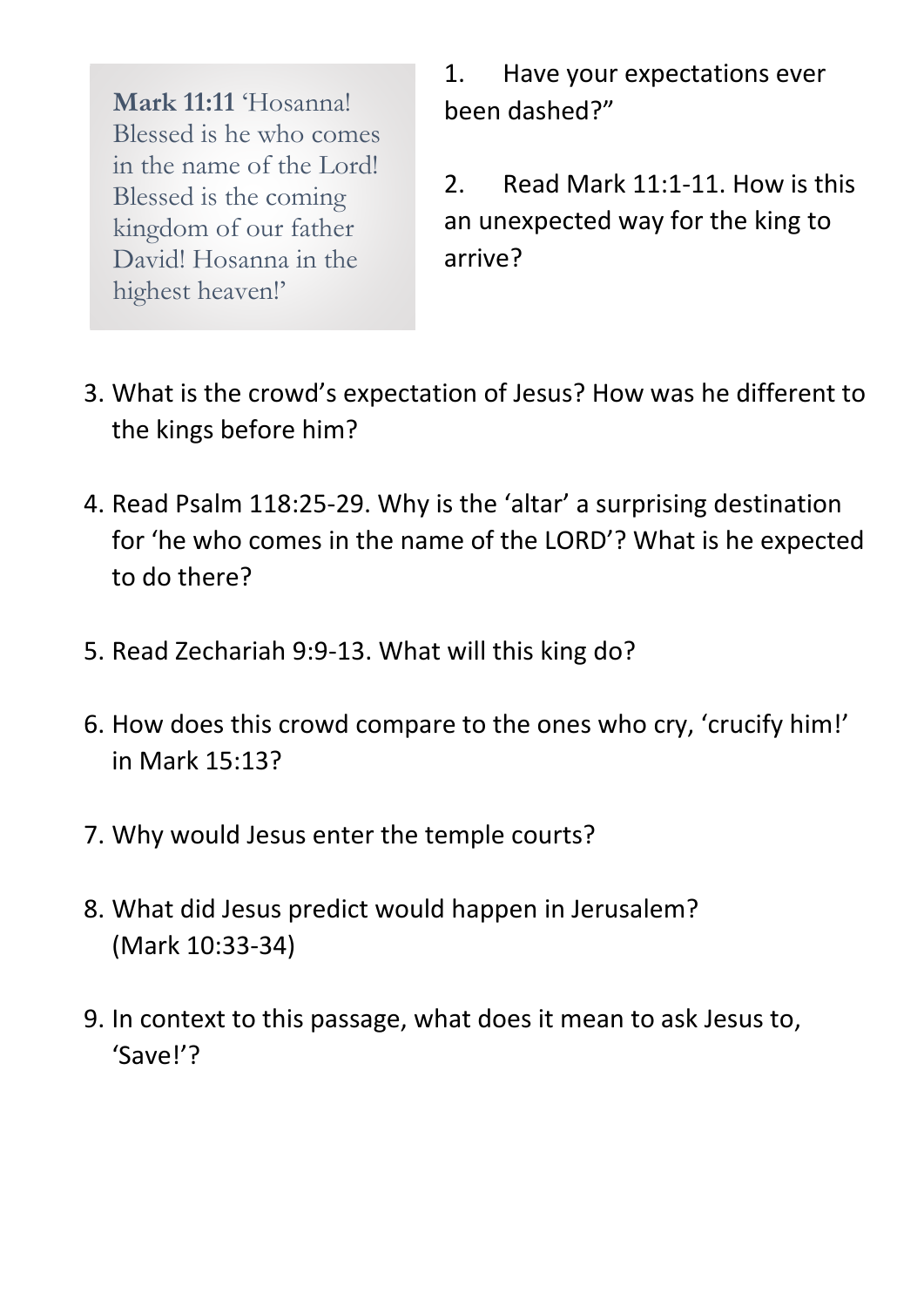#### Mark 15:33-47 | EXPIRED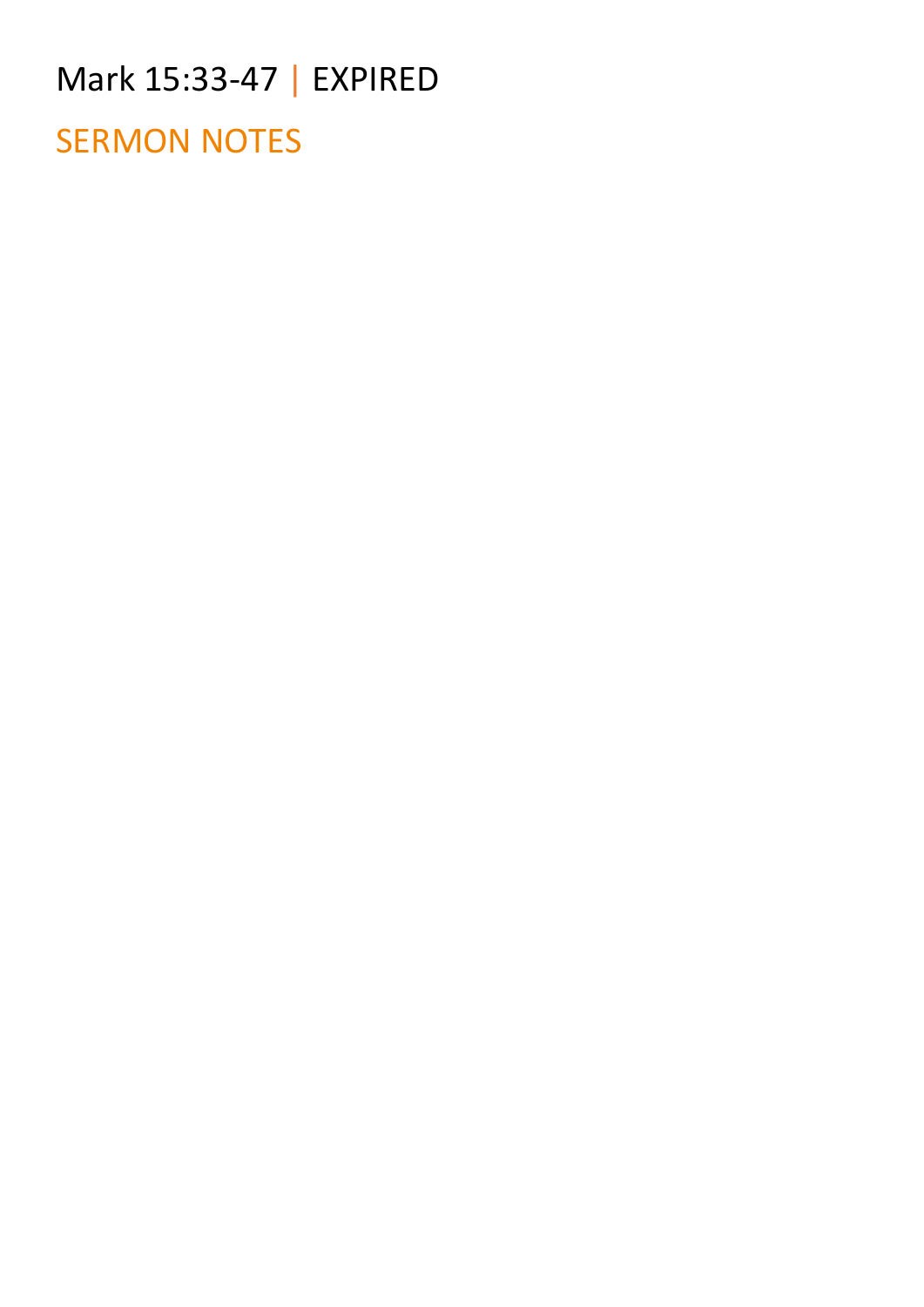**Mark 15:37** 'With a loud cry, Jesus breathed his last.' 1. Have you ever witnessed a death? How did you feel? What thoughts ran through your mind?

2. Read Mark 15:33-39. What is Mark at pains to point out in this account of the crucifixion?

(Get ready to read a lot of cross-references. It may be easier to appoint these to different members of the group.)

- 3. Read Amos 8:9-10. How does this provide prophetic background for the cross?
- 4. Read Psalm 22:1-8. In what way was Jesus forsaken? What is this Psalm essentially asking God?
- 5. The Creed of Athanasius states that The Father, The Son and The Holy Spirit are, '… co-eternal together …' How does this foil an incorrect understanding of Jesus' words in vs 34?
- 6. Read Psalm 69:19-21. What role does the crowd play?
- 7. How does vs 38 make Hebrews 10:19-22 possible?
- 8. What is the significance of the confession at vs 29?
- 9. Discuss the richness of this portrayal of the cross.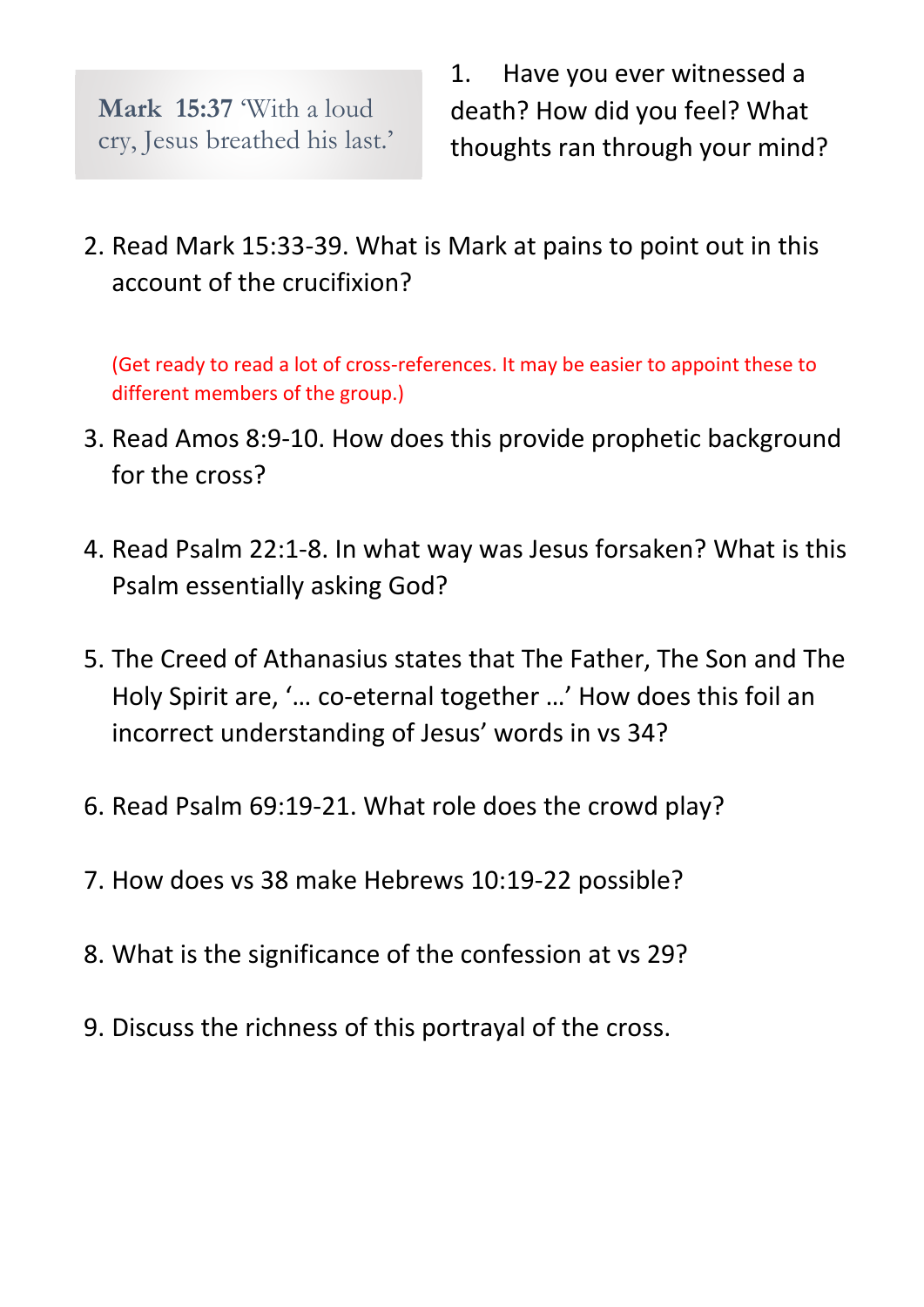#### Mark 16:1-8 | ALIVE!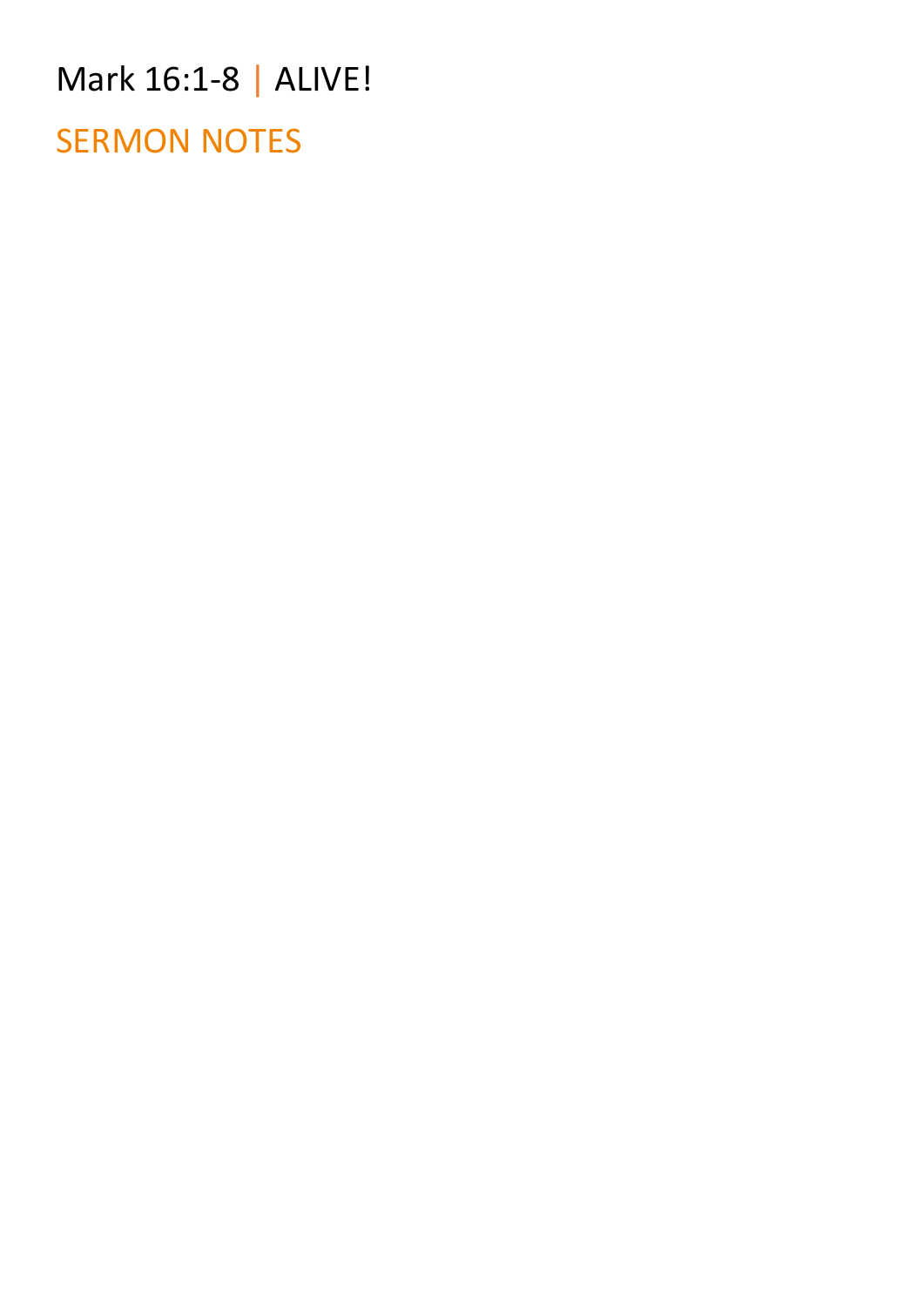**Mark 16:6** You are looking for Jesus the Nazarene, who was crucified. He has risen! He is not here. See the place where they laid him.'

1. Is the resurrection of Jesus a case of expecting the unexpected?

2. Read Mark 16:1-8. What did the women set out to achieve?

3. Were they acting in line with what Jesus taught his disciples? (See Mark 9:31 and 10:33-34)

- 4. What do they find upon arrival at the tomb?
- 5. Why should they not be alarmed?
- 6. What evidence laid before the women that Jesus has risen?
- 7. How should they respond? (v7. See also Mark 14:9 and 14:28)
- 8. What was their actual response?

9. How does their response compare to our fear of speaking up for Jesus?

10. Whether or not we fear, what remarkable truth compels us to speak about Jesus?